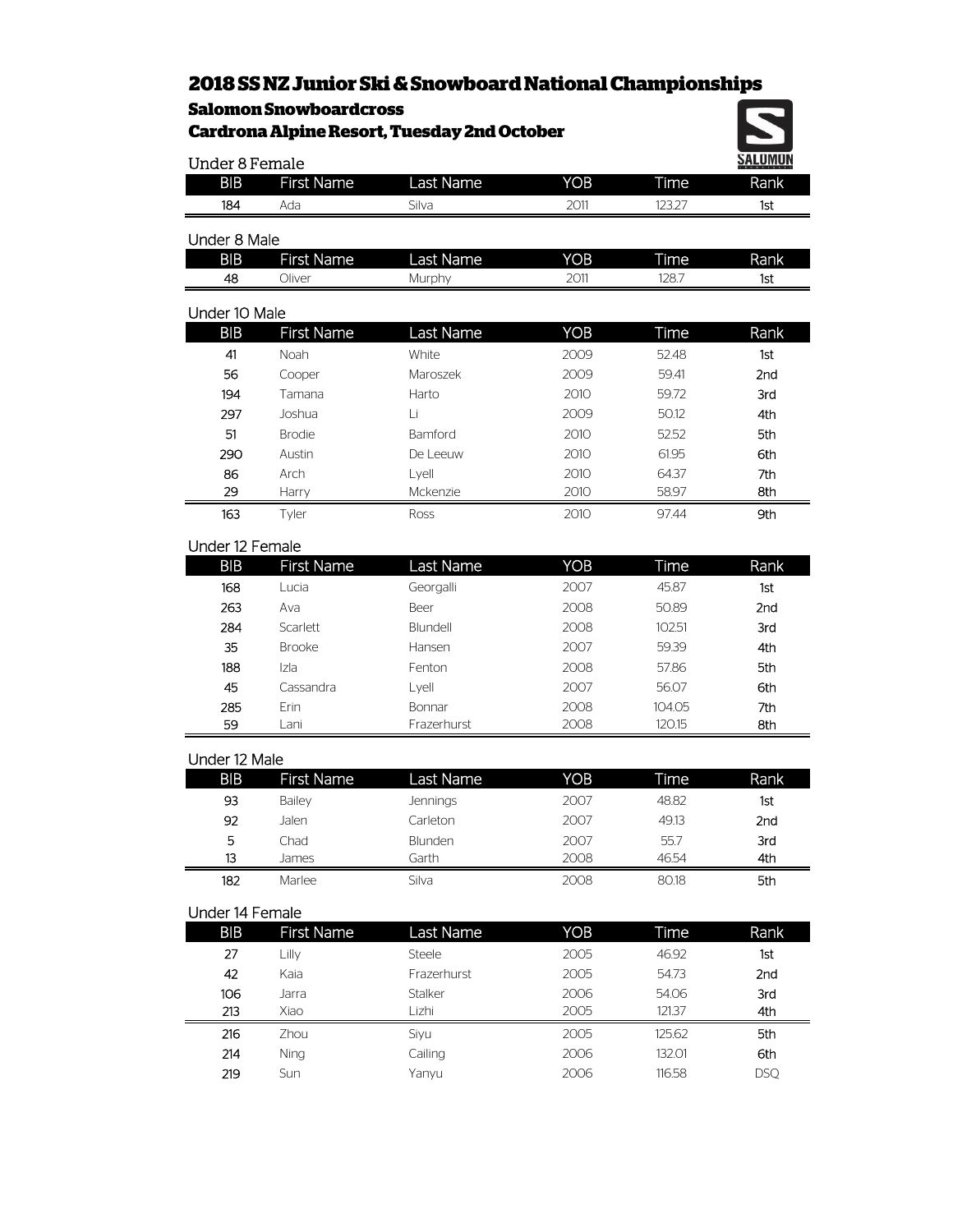| Under 14 Male  |                   |                  |            |       |                  |  |  |
|----------------|-------------------|------------------|------------|-------|------------------|--|--|
| <b>BIB</b>     | <b>First Name</b> | <b>Last Name</b> | <b>YOB</b> | Time  | Rank             |  |  |
| 153            | Zephyr            | Lovelock         | 2005       | 42.84 | 1st              |  |  |
| $\overline{2}$ | Seth              | Carleton         | 2005       | 46.41 | 2nd              |  |  |
| 7              | Txema             | Mazet Brown      | 2006       | 46.1  | 3rd              |  |  |
| 135            | Vinson            | Chen             | 2005       | 45.49 | 4th              |  |  |
| 294            | Rocco             | Jamieson         | 2006       | 45.72 | 5th              |  |  |
| 136            | Maxson            | Chen             | 2005       | 45.48 | 6th              |  |  |
| 6              | Leeto             | Hughes           | 2006       | 47.01 | 7th              |  |  |
| 165            | Lewis             | Gardner          | 2005       | 46.3  | 8th              |  |  |
| 189            | Campbell          | Melville Ives    | 2006       | 46.05 | 9th              |  |  |
| 22             | Rennie            | Falconer         | 2006       | 47.76 | 10th             |  |  |
| 16             | Fli               | <b>Hughes</b>    | 2006       | 48.67 | 11th             |  |  |
| 193            | Niall             | Alexander        | 2006       | 52.13 | 12 <sub>th</sub> |  |  |
| 113            | Phoenix           | Fenton           | 2006       | 47.81 | 13th             |  |  |
| 167            | Oscar             | Georgalli        | 2005       | 47.81 | 14th             |  |  |
| 132            | Joshua            | Robertson-Hahn   | 2005       | 53.72 | 15th             |  |  |
| 233            | Niu               | Yongzhi          | 2004       | 58.38 | 16th             |  |  |
| 30             | Charlie           | Abela            | 2006       | 56.15 | 17th             |  |  |

#### Under 16 Female

| <b>BIB</b> | <b>First Name</b> | Last Name | <b>YOB</b> | Time       | Rank |
|------------|-------------------|-----------|------------|------------|------|
| 17         | Tara              | Jones     | 2004       | 43.52      | 1st  |
| 20         | Bella             | Muaro     | 2003       | 48.93      | 2nd  |
| 105        | Meila             | Stalker   | 2004       | 43.78      | 3rd  |
| 18         | Paige             | Jones     | 2004       | 41.72      | 4th  |
| 88         | Stephanie         | Peterson  | 2003       | 48.66      | 5th  |
| 36         | Kaiya             | Collins   |            | 44.2       | 6th  |
| 63         | Georgia           | Andersen  | 2004       | 53.3       | 7th  |
| 24         | Lily              | Jekel     | 2003       | 48.75      | 8th  |
| 103        | Jenna             | Jones     | 2003       | 100.63     | 9th  |
| 229        | Liu               | Jinping   | 2003       | 113.88     | 10th |
| 232        | Chen              | Youen     | 2003       | 121.4      | 11th |
| 221        | Wang              | Ziyan     | 2004       | 124.34     | 12th |
| 218        | Liu               | Xinrui    | 2004       | <b>DNS</b> |      |
| 4          | Charlotte         | Lyell     | 2004       | <b>DNS</b> |      |
| 211        | Chen              | Yiyou     | 2004       | <b>DNS</b> |      |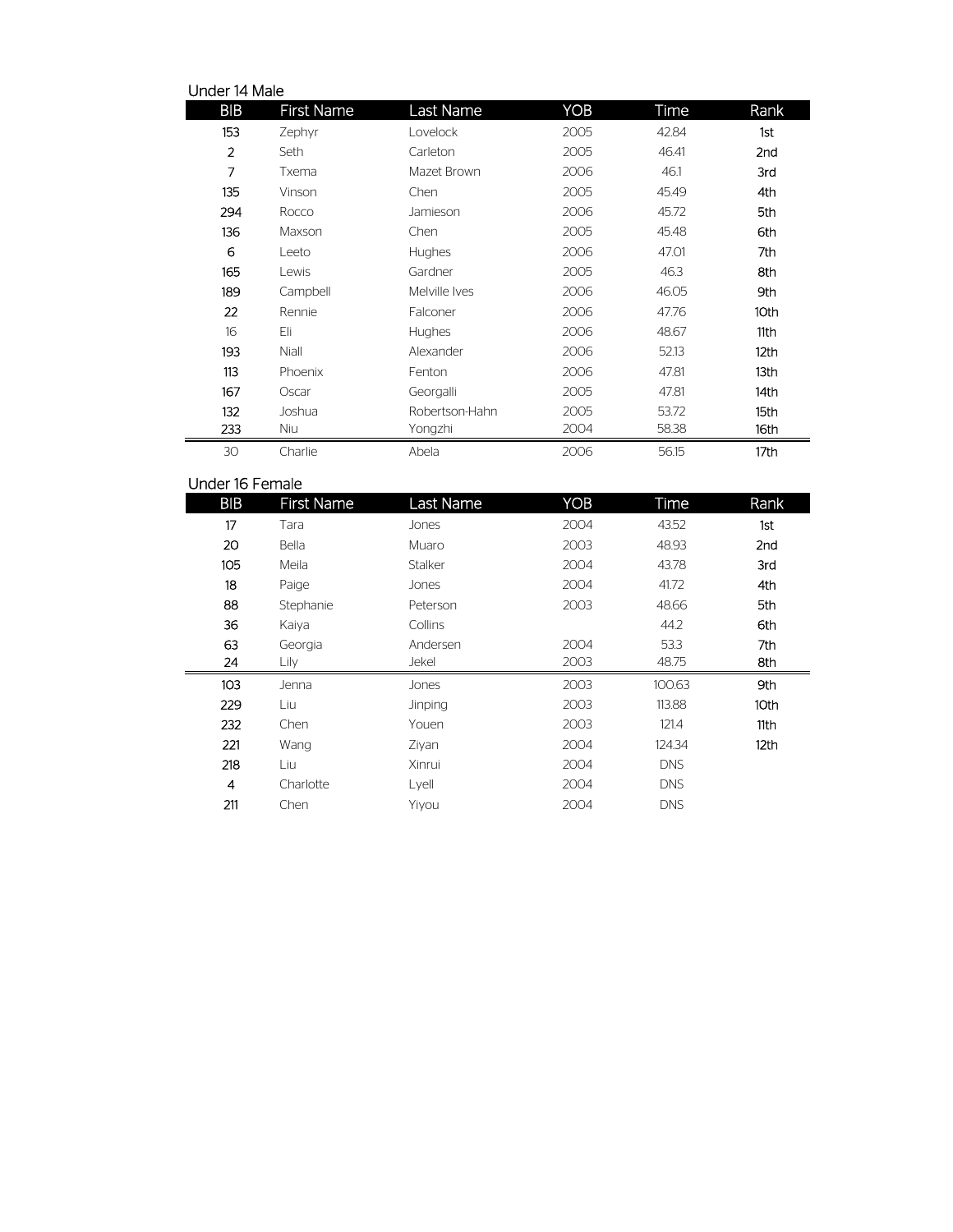| Under 16 Male      |                     |              |                |              |
|--------------------|---------------------|--------------|----------------|--------------|
| <b>First Name</b>  | Last Name           | <b>YOB</b>   | Time           | Rank         |
| Max                | Vardy               | 2003         | 42.65          | 1st          |
| Zak                | <b>Baikie</b>       | 2003         | 43.73          | 2nd          |
| Will               | Watson              | 2003         | 45.49          | 3rd          |
| Angus              | Jones               | 2003         | 46.64          | 4th          |
| Sunny              | <b>Steele</b>       | 2003         | 44.85          | 5th          |
| Lochie             | Hall                | 2004         | 47.6           | 6th          |
| Tui<br>Oto         | Wikohika<br>Higuchi | 2004<br>2003 | 45.55<br>45.59 | 7th<br>8th   |
| Max                | Watkins             | 2003         | 46.77          | 9th          |
| Kyran              | Hannah              | 2004         | 47.2           | 10th         |
| Anru               | Wakushima           | 2004         | 49.58          | 11th         |
| Leo<br>Harry       | Booth<br>Hart       | 2003<br>2003 | 50.29<br>43.97 | 12th<br>13th |
| Matthew            | Moore               | 2003         | 48.04          | 14th         |
| Samual<br>Benjamin | Nipper<br>Nipper    | 2003<br>2003 | 50.85<br>51.04 | 15th<br>16th |
| Will               | Collins             | 2004         | 52.38          | 17th         |
| Jackson            | Vallance            | 2004         | 55.53          | 18th         |
| Guo                | Zhenxing            | 2003         | 60.71          | 19th         |
| Yao                | Yi                  | 2003         | <b>DSQ</b>     | <b>DSQ</b>   |
| Timo               | Fitzpatrick         | 2003         | <b>DNS</b>     |              |
| Oliver             | Prince              | 2003         | <b>DNS</b>     |              |
| Timo               | Fitzpatrick         | 2003         | <b>DNS</b>     |              |
| Oliver             | Prince              | 2003         | <b>DNS</b>     |              |
|                    |                     |              |                |              |

### Under 18 Female

| <b>BIB</b> | <b>First Name</b> | Last Name    | YOB  | Time       | Rank            |
|------------|-------------------|--------------|------|------------|-----------------|
| 150        | Alexandra         | Chen         | 2002 | 42.30      | 1st             |
| 296        | Cool              | Wakushima    | 2002 | 42.94      | 2 <sub>nd</sub> |
| 11         | Caycee            | Stratten     | 2002 | 47.00      | 3rd             |
| 57         | Claudia           | Andersen     | 2002 | 54.30      | 4th             |
| 21         | Ruby              | Rogers       | 2001 | 49.84      | 5th             |
| 94         | Zoe.              | <b>Booth</b> | 2002 | 103.23     | 6th             |
| 236        | Ni                | Xiao         | 2001 | 117.47     | 7th             |
| 8          | Lucinda           | Joyce        | 2002 | <b>DNF</b> | 8th             |